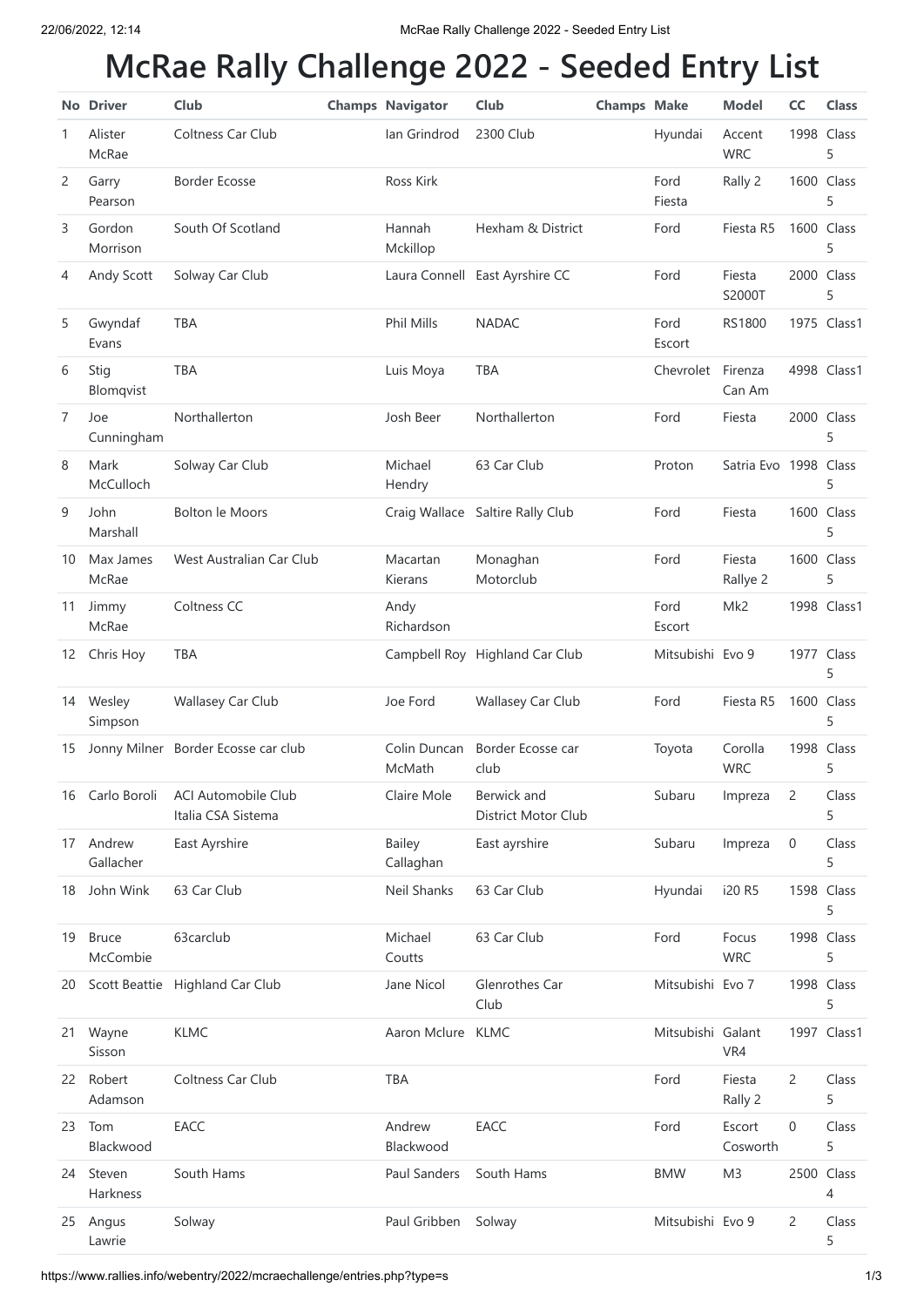## 22/06/2022, 12:14 McRae Rally Challenge 2022 - Seeded Entry List

|    | <b>No Driver</b>      | Club                                      | <b>Champs Navigator</b> | Club                            | <b>Champs Make</b> |                | <b>Model</b>              | <b>CC</b> | <b>Class</b>                 |
|----|-----------------------|-------------------------------------------|-------------------------|---------------------------------|--------------------|----------------|---------------------------|-----------|------------------------------|
| 26 | Stephen<br>Thompson   | Mull Car Club                             | Larry Higton            | Mull Car Club                   |                    | Ford           | Escort<br>Mk2             |           | 2000 Class<br>3              |
| 27 | Barry<br>Groundwater  | 63CC                                      | Ally Shaw               | Coltness                        |                    | Subaru         | S11 WRC                   |           | 2000 Class<br>5              |
| 28 | Steve<br>Bannister    | Border                                    | Callum<br>Atkinson      | Border                          |                    | Ford           | Escort                    |           | 1998 Class<br>3              |
| 29 | William<br>Patterson  | Coltness Car Club                         | Tom Hynd                | Coltness Car Club               |                    | Ford           | Escort<br>MKII            | 3         | Class<br>4                   |
| 30 | Joe<br>McKeand        |                                           | <b>TBA</b>              |                                 |                    | Subaru         | Impreza                   |           | 2000 Class<br>5              |
| 31 | John<br>Crawford      | Coltness Car Club                         | Karen<br>MacLeod        | Coltness Car Club               |                    | Ford<br>Escort | MK <sub>2</sub>           |           | 2000 Class<br>3              |
| 32 | lan Forgan            | Glenrothes Motor Sport<br>Club            | Chris Lees              | East Ayrshire Car<br>Club       |                    | Ford           | КA                        |           | 1999 Class<br>5              |
| 33 | lan<br>Baumgart       | Hawick & Border                           | Jim Kinloch             | Coltness car club               |                    | Subaru         | Impreza                   |           | 1998 Class<br>5              |
| 34 | Des<br>Campbell       | <b>Berwick And District</b><br>Motor Club | Craig Forsyth           | 998                             |                    | Peugeot        | 206                       |           | 1600 Class<br>$\overline{c}$ |
| 35 | lan Paterson          | Soscc Solway                              | Owen<br>Paterson        |                                 |                    | Subaru         | <b>B13</b>                | 0         | Class<br>5                   |
| 36 | Billy<br>McLelland    | EACC                                      | Gerry Bryden            | East Ayrshire Car<br>Club       |                    | Mitsubishi Evo |                           |           | 1998 Class<br>5              |
| 37 |                       | Finlay Retson Coltness Car Club           | Rhys<br>Stoneman        | <b>PTMC</b>                     |                    | Ford           | Fiesta<br>Rally 2         | 2         | Class<br>5                   |
| 38 | Steven Hay            | Dunfermline                               | Scott Smith             | TBA                             |                    | Vauxhall       | Corsa                     |           | 1598 Class<br>2              |
| 39 | Chris Collie          | 63CC                                      | Gary<br>McDonald        | <b>ADMC</b>                     |                    | Mitsubishi Evo |                           |           | 2000 Class<br>5              |
| 40 | Oliver<br>Benton      | <b>UAC</b>                                | Steve Benton TBC        |                                 |                    | Ford           | Escort<br>Mk2             |           | 2000 Class<br>3              |
| 41 | Stuart<br>Paterson    | SOSCC                                     |                         | Alice Paterson Solway Car Club  |                    | Subaru         | Impreza<br>Gc8            |           | 2000 Class<br>5              |
|    | 42 Archie<br>Swinscoe | CDMC                                      | <b>Barry Young</b>      | Condor                          |                    | Vauxhall       | Adam                      |           | 1598 Class<br>2              |
| 43 | lain Wilson           | Solway                                    | Mark Roberts Solway     |                                 |                    | Ford           | Escort                    |           | 2100 Class<br>4              |
| 44 | John<br>Paterson      | TBA                                       | TBA                     | <b>TBA</b>                      |                    | Ford           | Escort<br>Mk2             |           | 2500 Class<br>4              |
| 45 | Justin<br>Gunning     | East Ayrshire Car Club                    | Keir Beaton             | Highland Car Club               |                    | Ford           | Fiesta R2                 |           | 1600 Class<br>2              |
| 46 | Brian Watson SDMC     |                                           | Sean<br>Donnelly        | 63 CC                           |                    | Audi           | Quattro<br>S1             |           | 2100 Class<br>5              |
| 47 | Stuart Irvine         | Scottish Sporting Car<br>Club             | Marc Irvine             | Scottish Sporting<br>Car Club   |                    | Hyundai        | Accent<br><b>WRC</b>      |           | 1998 Class<br>5              |
| 48 | Dougal<br>Brown       | 63CC                                      | Lewis<br>Rochford       | <b>HCC</b>                      |                    | Ford           | Escort<br>MK <sub>2</sub> |           | 1998 Class<br>3              |
| 49 | Drew<br>Gallagher     | South of Scotland                         |                         | David Crosbie South of Scotland |                    | Skoda          | Fabia                     |           | 1998 Class<br>5              |
| 50 | Allan Smith           | Highland Car Club                         | Sam Smith               | highland car club               |                    | <b>HONDA</b>   | <b>CIVIC</b>              |           | 1999 Class<br>3              |